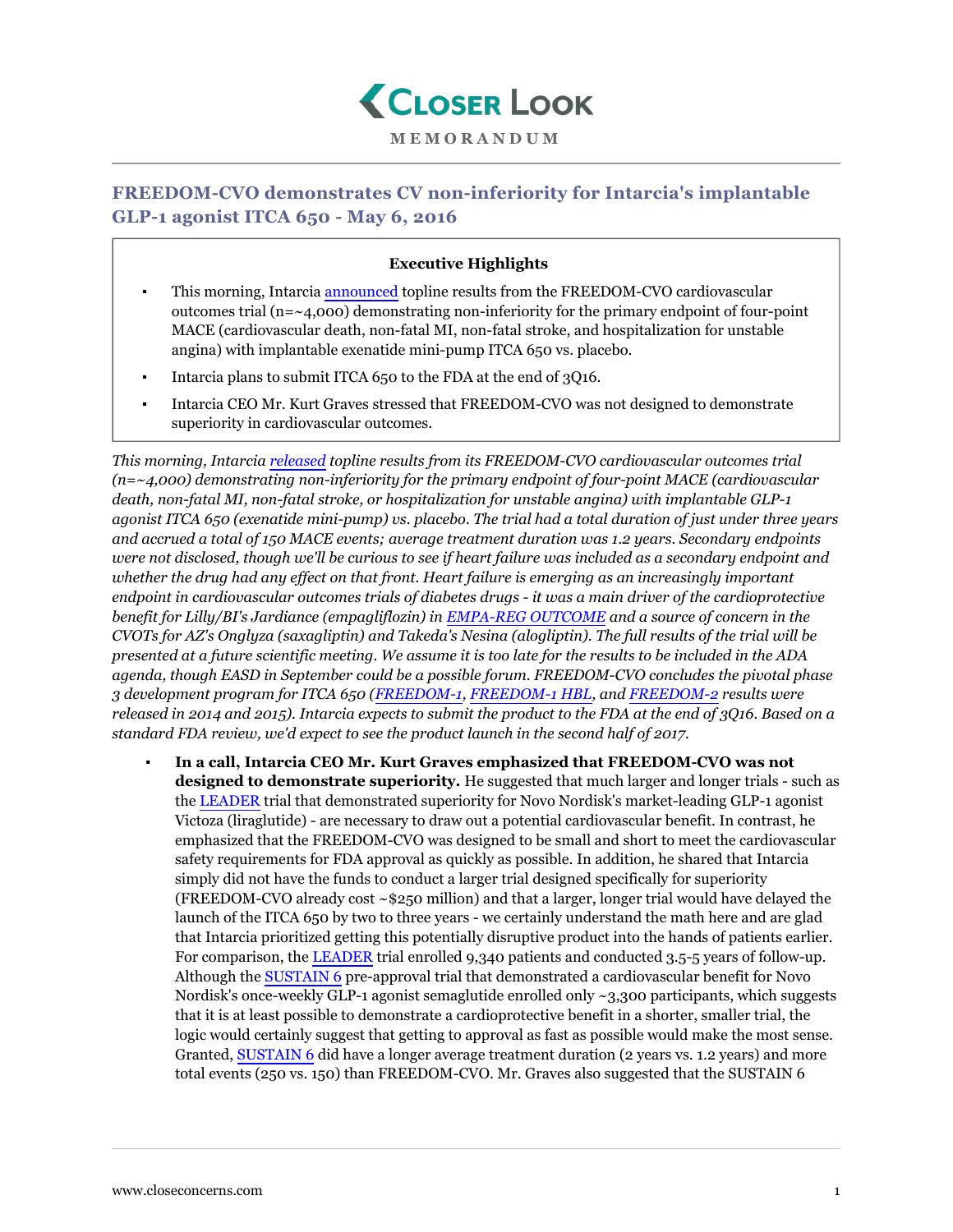results may not be sufficient to support a cardioprotective benefit in semaglutide's label due to the lack of statistical power, though we have not heard any comments to this effect from Novo Nordisk.

- **Intarcia raised the intriguing possibility of conducting a larger, longer cardiovascular outcomes trial for ITCA 650 post-approval.** The positive [LEADER](https://www.closeconcerns.com/knowledgebase/r/dd43c51e) and [SUSTAIN 6](https://www.closeconcerns.com/knowledgebase/r/6db307a5) results have raised optimism for a cardioprotective class effect for GLP-1 agonists. With the recent series of positive cardiovascular outcomes trials, we've [heard](https://www.closeconcerns.com/knowledgebase/r/d1b46ec7) several pharmaceutical company executives suggest that the bar for diabetes drugs has been raised even higher and that new drugs will be expected to demonstrate a cardioprotective benefit or some other benefit beyond glucose-lowering to be successful. We imagine Intarcia would be eager to definitively demonstrate a cardioprotective benefit with ITCA 650, especially since the GLP-1 agonist class is looking to be fairly heterogeneous in terms of cardiovascular results (Sanofi's GLP-1 agonist Lyxumia [lixisenatide] demonstrated a neutral effect on cardiovascular outcomes in the [ELIXA](https://www.closeconcerns.com/knowledgebase/r/2ca5716c#Oral_Presentations:_The_Evaluation_of_Lixisenatide_in_Acute_Coronary_Syndrome_The_Results_of_ELIXA) trial).
	- **Intarcia also shared that it plans to initiate additional head-to-head studies against "market-leading oral and injectable medicines."** The [FREEDOM-2](https://www.closeconcerns.com/knowledgebase/r/3673337e) phase 3 trial for ITCA 650 already demonstrated superiority against Merck's DPP-4 inhibitor Januvia (sitagliptin). We'd imagine Intarcia might be interested in conducting trials against Lilly/BI's cardioprotective SGLT-2 inhibitor Jardiance (empagliflozin) and/or another GLP-1 agonist such as Novo Nordisk's Victoza (liraglutide). Some of these trials are expected to begin in 2016. The company also plans to initiate real-world trials for ITCA 650 after it is approved.
- **ITCA 650 will join a crowded competitive landscape with multiple diabetes drugs that have demonstrated cardioprotective benefits.** Victoza's leading position within the GLP-1 agonist market will likely be further strengthened by the positive LEADER results. In addition, injectable semaglutide will likely be approved just after ITCA 650, offering another GLP-1 agonist option with strong efficacy and a demonstrated cardioprotective benefit. On the other hand, Intarcia has [previously suggested](https://www.closeconcerns.com/knowledgebase/r/33fbdcb4) that it may price ITCA 650 at a point closer to oral diabetes medications than existing injectable GLP-1 agonists, which could be a promising point of differentiation. Intarcia's promise of day-to-day convenience and guaranteed adherence should also be attractive to many patients, providers, and especially payers.
	- **It is possible that ITCA 650 and Victoza/semaglutide could end up occupying distinct niches within the market**. We could imagine the injectable products being used primarily for patients with longstanding diabetes and high CV risk and ITCA 650 appealing to an earlier-stage population. Indeed, Intarcia has stated that it hopes to position ITCA 650 as a potential second-line option and push GLP-1 agonists earlier in the diabetes treatment algorithm. That said, the product would have to compete with Lilly/BI's Jardiance (and potentially other SGLT-2 inhibitors) as a second-line therapy. Jardiance demonstrated a cardioprotective benefit in the EMPA-REG OUTCOME trial and also has an impressive weight reduction benefit, though ITCA 650 would likely have the edge in terms of adherence and A1c-lowering efficacy. Intarcia is [exploring](https://www.closeconcerns.com/knowledgebase/r/9598d10e#Intarcia) a GLP-1 agonist/ SGLT-2 inhibitor combination delivered through its mini-pump device, which could be a winning combination in terms of A1c, body weight, and cardiovascular outcomes.
- **Intarcia concurrently announced a \$75 million round of debt financing.** The funding is meant to facilitate manufacturing scale-up to produce the product inventory needed for a global launch. Intarcia will be bringing ITCA 650 to market entirely on its own, without a larger pharmaceutical company partner. This expensive strategy is not without its risks, but the company has demonstrated impressive fundraising prowess and clearly believes that its innovative delivery method will translate to success within the diabetes marketplace.

## **Close Concerns Questions**

Q: Was there a signal toward cardioprotection for the composite endpoint or any of the components of the composite endpoint?